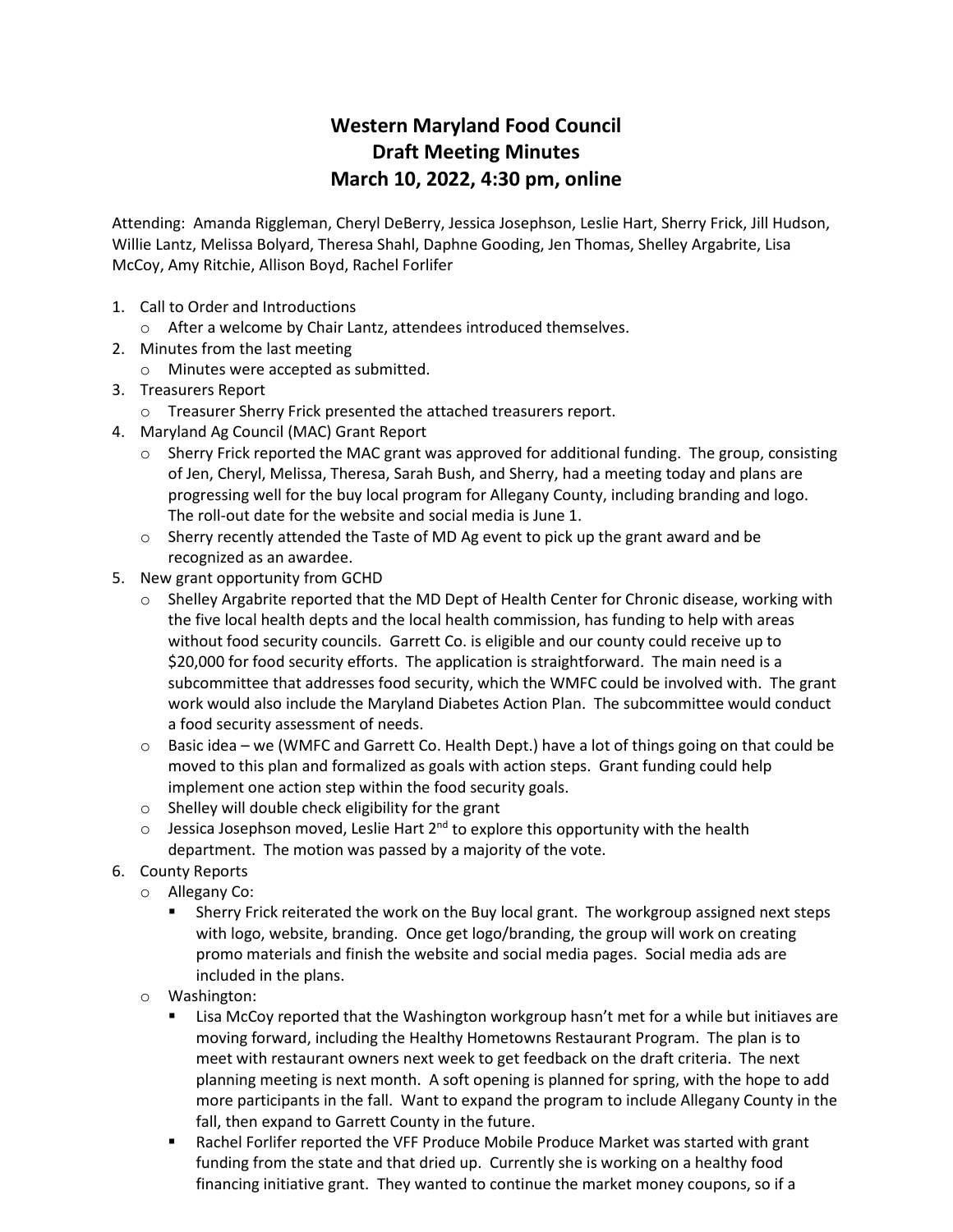customer talked to Rachel or someone from the WIC office at the market, they get a dollar coupon to spend. This helped get people to talk to the education resource people. Rachel asked about sources of funding – if that might be a use of workgroup funding. The Washington Workgroup will discuss at the next meeting.

- Leslie the Buy Local Event has been turned over to the Washington Co. Farm Bureau Groundhog Day event will be held next year in January. There are three new farmers markets in the pipeline. Leslie is doing a market manager training next week.
- o Garrett:
	- Willie reported the Garrett Workgroup had a meeting last week. They had three requests for WMFC workgroup funding. Rt 40 school, funding for chicken tractor for \$500. Mt Fresh Market matching funds for SNAP plus WIC and Senior FMNP for \$2,000. Garrett Growers requested refrigeration unit on a truck for \$1,000. Voted to approve those funding and our numbers will go down now (on the treasurer's report). The plan is to meet once a month in spring.
	- Willie reported that Garrett Growers initiatives are going well, including partnering with Turnrow as part of a USDA Local Food Promotion Program grant which continues working in WV. Lately Garrett Growers (GG) has been working on big grant with the Mountaineer Food Bank for weekly food boxes in WV. It is a \$600k grant which started in January this year. GG has worked to secure a lot of potatoes, winter squash, and carrots through the winter/early spring. GG is doing a lot of planning with farmers to fill the food boxes with local foods as soon as possible. GG has provided \$70k in food so far for the food bank.
	- Melissa Bolyard reported on a new initiative, called M3 Beef, a ground beef marketing program starting in MD. A consultant has been hired to do a feasibility study to get started. Mike Koch, one of the owners of Firefly Cheese, developed a label and is selling product in their store. Will be looking for producers in the region to supply the beef.
	- Allison Boyd reported that plans for the new the Deep Creek Farmers Market are progressing. The board includes five members, all farmers and business owners in Garrett County. The market will be held Friday evenings 3 to 7 pm at Garrett College, starting on the Friday before Memorial Day. The group is still working on organizational development. The market is currently accepting applications, with 16 vendors confirmed already. The market will include farmers, crafters, food trucks, and live music and want to include cooking demos and other types of entertainment.
- 7. MAERDAF Grant Report
	- $\circ$  Willie reported on the progress on the grant's five goals so far Jill Hudson is doing making great progress. The grant ends June 30. Jill Hudson shared:
		- Restaurants Buying Local: the restaurant list is fairly accurate/updated. Created sample questionnaires for farmers and restauranteurs. With the info gleaned from the questionnaires, hope to encourage local or making connections with local farmers. It may include training restaurants how to buy local, what's available, what it means, etc. It's up in the air what the restaurant forum will look like.
		- **EXECT** Agriculture Education Resources lots of people contributed resources to the list, which is broken down by categories, such as local, federal, and state. We want the list to be useful for all, so it may be posted online.
		- Community Gardens Inventory working on this some counties have them, some don't – some individual gardens are in flux with the pandemic.
		- Food pantries list and needs need to contact six more to confirm they exist and get basic info. Some have merged with other pantries or went out of business, such as churches that closed.
		- WMFC Organization working with the executive committee to explore options.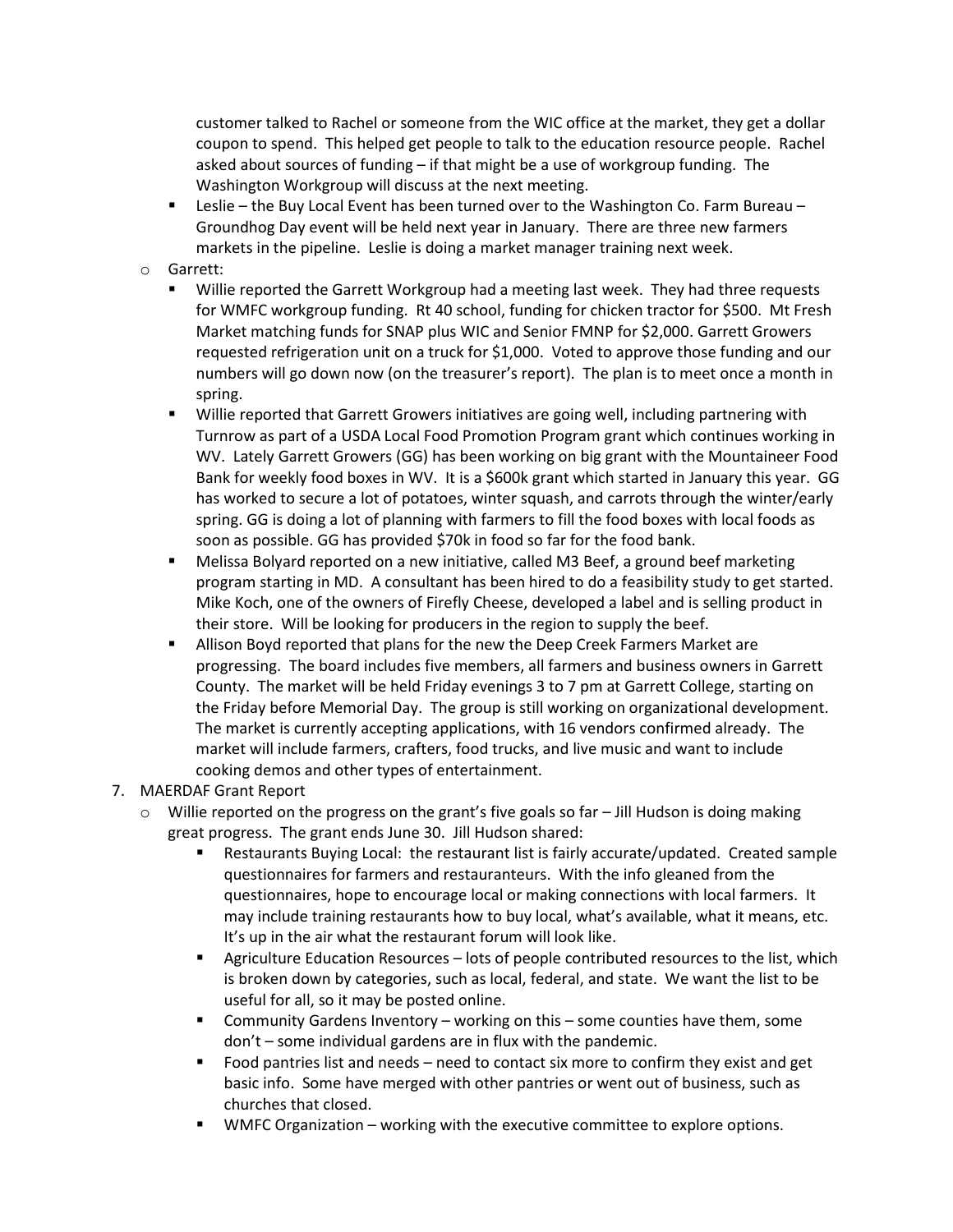- $\circ$  Willie Lantz thanked Jill for her hard work. He mentioned that as we've gotten into the weeds, we have found other issues – want to still do the refrigeration survey for food pantries but it may change from our original thought – those with perishable offerings should be approached.
- 8. Maryland Food Resiliency Council (MFRC) Update
	- $\circ$  Theresa Stahl repoted that the MFRC submitted preliminary recommendations in November (this was shared at the last WMFC meeting). Some of those recommendations are moving forward in the current legislative session.
	- o Montgomery County Food Council put together a letter requesting that Maryland's Federal Recovery (ARPA) funding be used for cold storage for food assistance providers. Theresa asked if the WMFC would also like to write a letter. Consensus of the group was to draft a similar letter from WMFC to send.
- 9. Frostburg Grows De-Commissioning
	- o Willie Lantz reported that Frostburg Grows was a grant-funded project on five-acres of former mine land south of Frostburg from 2012 to 2018. The location made it difficult to be sustainable, lacking access to water and other contributing factors. Over the years, five high tunnels, community gardens, and other activities were held there. In 2019-20, it was only used for community gardens. In 2021, nothing was done at the site. The current owners have plans for the property as the Frostburg Grows lease ends, so the site needs to be decommissioned. WMRC&D owns the assets. They're looking at what can be done with the equipment, facilities, etc. per the funding source. An advisory council is working to come up with a plan. They have created forms for item requests. Five high tunnels, 30x120, could be made shorter for smaller spaces. They want assets to go to nonprofits, like community gardens. There is also a storage container and some miscellaneous equipment. The difficult one to relocate is the building, a 24x40 modular. ARC and RMC funded the assets, and they want them to be used for similar purposes. Everything needs moved, and the cost to move will be burdened by the receiver. There's potential for the building to be potentially used for a food hub, hemp processing, herb drying, value added production, etc. Just need someone to champion the project and move forward. Let Willie know if someone interested. They are supposed to remove everything by end of June but will likely be ok if it takes longer.
- 10. Election of Council Members
	- $\circ$  Theresa Stahl moved, Lisa McCoy 2<sup>nd</sup> to accept new members in red on the attached list. The motion passed by a majority of the vote.
- 11. Other business:
	- $\circ$  Leslie Hart mentioned that SB121 is supported by Maryland Farm Bureau.
	- o Maryland Market Money matching (MMM) at farmers markets in 2021, Garrett had over \$6k, Allegany had \$6k, and Washington had \$17k
- 12. Adjourn
	- o Vice Chair Theresa Stahl adjourned the meeting at 6:11pm.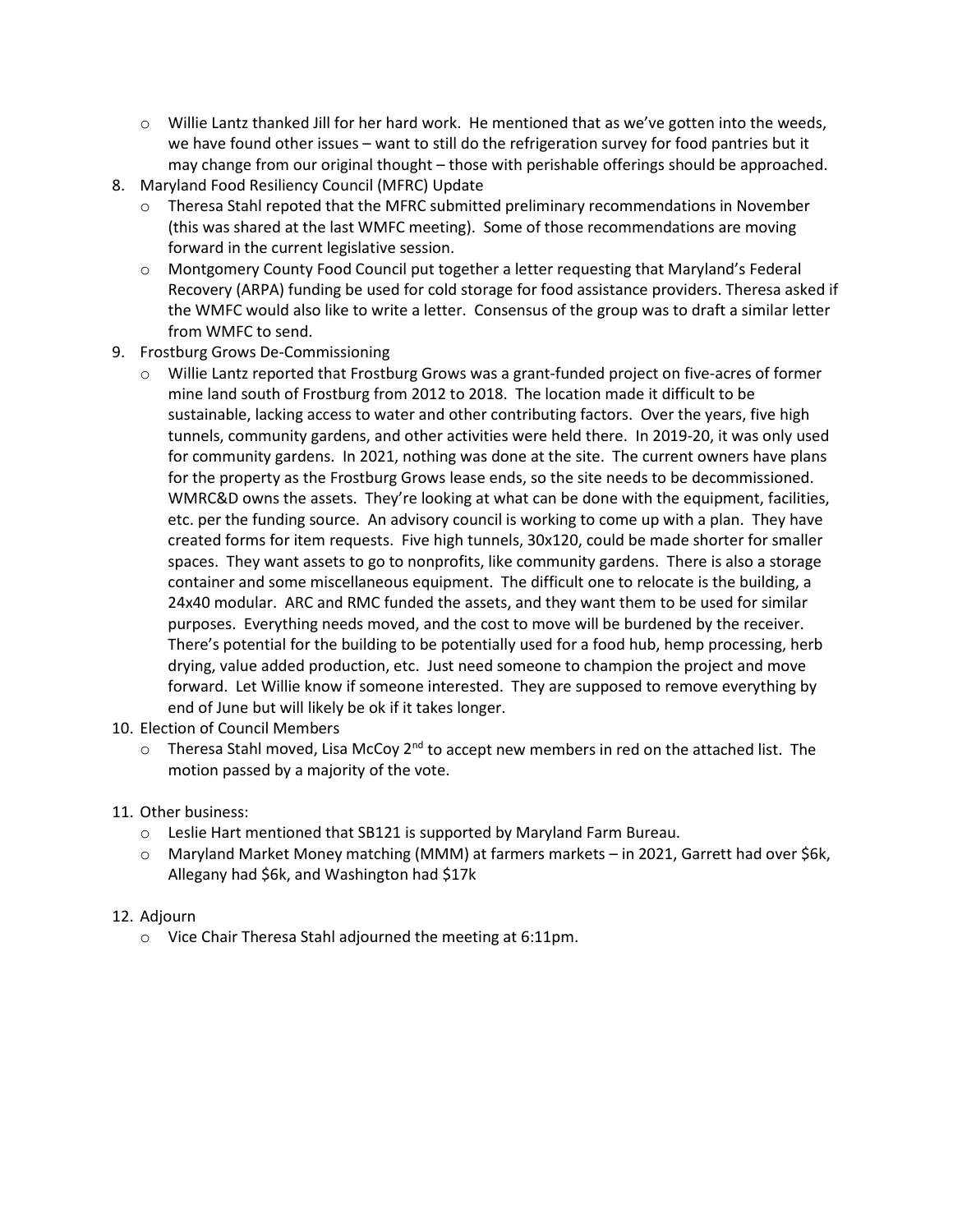|   | <b>Allegany County</b> |                   |                          |               |                               |                               |                                                           |  |  |  |
|---|------------------------|-------------------|--------------------------|---------------|-------------------------------|-------------------------------|-----------------------------------------------------------|--|--|--|
| # | <b>First</b>           | Last              | <b>Office/Member</b>     | County        | Last<br><b>Elected</b>        | <b>Term</b><br><b>Expires</b> | Notes (max of 7 per<br>county)                            |  |  |  |
|   | 1 Katie                | <b>Stone</b>      | <b>Member</b>            | Allegany      | 3/10/2022                     | 3/9/2025                      |                                                           |  |  |  |
|   | 2 Theresa Stahl        |                   | <b>Vice Chair</b>        | Allegany      | 2/11/2021                     | 2/11/2024                     | officers elected 2/20                                     |  |  |  |
|   | $3$ Jen                | Thomas            | Member                   | Allegany      | 2/11/2021                     | 2/11/2023                     | Was: Kate Livengood<br>elected 12/4/17 for 3<br>year term |  |  |  |
|   | 4 Sherry               | Frick             | <b>Treasurer</b>         | Allegany      | 3/10/2022                     | 3/9/2025                      | officers elected 2/20                                     |  |  |  |
|   | 5 Shirley              | Guinn             | Member                   | Allegany      | 2/11/2021                     | 2/11/2024                     |                                                           |  |  |  |
|   | 6 Amanda               | Riggleman         | <b>Member</b>            | Allegany      | 3/10/2022                     | 3/9/2025                      |                                                           |  |  |  |
| 7 | Dan                    | <b>Fiscus</b>     | <b>Member</b>            | Allegany      | 3/10/2022                     | 3/9/2025                      |                                                           |  |  |  |
|   |                        |                   | <b>Garrett County</b>    |               |                               |                               |                                                           |  |  |  |
| # | <b>First</b>           | <u>Last</u>       | <b>Office/Member</b>     | County        | Last<br><b>Elected</b>        | <b>Term</b><br><b>Expires</b> | Notes (max of 7 per<br>county)                            |  |  |  |
|   | $1$ Bill               | <b>Bishoff</b>    | <b>Member</b>            | Garrett       | 3/10/2022                     | 3/9/2025                      |                                                           |  |  |  |
|   | $2$ Cheryl             | <b>DeBerry</b>    | Secretary                | Garrett       | 2/26/2020                     | 2/25/2023                     | officers elected 2/20                                     |  |  |  |
|   | 3 Willie               | Lantz             | Chair                    | Garrett       | 3/10/2022                     | 3/9/2025                      | officers elected 2/20                                     |  |  |  |
|   | 4 Tonya                | Sherrill-<br>Kuhn | Member                   | Garrett       | 2/11/2021                     | 2/11/2024                     |                                                           |  |  |  |
|   | 5 Melissa              | <b>Bolyard</b>    | <b>Member</b>            | Garrett       | 3/10/2022                     | 3/9/2025                      |                                                           |  |  |  |
|   | 6 Allison              | <b>Boyd</b>       | <b>Member</b>            | Garrett       | 3/10/2022                     | 3/9/2025                      |                                                           |  |  |  |
|   | 7 Jessica              | Josephson         | <b>Member</b>            | Garrett       | 3/10/2022                     | 3/9/2025                      |                                                           |  |  |  |
|   |                        |                   | <b>Washington County</b> |               |                               |                               |                                                           |  |  |  |
| # | <b>First</b>           | <b>Last</b>       | <b>Office/Member</b>     | <b>County</b> | <u>Last</u><br><b>Elected</b> | <b>Term</b><br><b>Expires</b> | Notes (max of 7 per<br>county)                            |  |  |  |
|   | 1 Rachel               | Forlifer          | Member                   | Washington    | 2/14/2019                     | 2/13/2022                     |                                                           |  |  |  |
|   | $2$ Lisa               | McCoy             | Exec<br>Committee        | Washington    | 2/11/2021                     | 2/11/2024                     |                                                           |  |  |  |
|   | 3 Caroline Selle       |                   | <b>Member</b>            | Washington    | 3/10/2022                     | 3/9/2025                      |                                                           |  |  |  |
|   | 4 Leslie               | <b>Hart</b>       | <b>Member</b>            | Washington    | 3/10/2022                     | 3/9/2025                      |                                                           |  |  |  |
|   | $5$ Jill               | Hudson            | <b>Member</b>            | Washington    | 7/1/2022                      | 3/9/2025                      | ad hoc until finish<br>contract                           |  |  |  |
| 6 |                        |                   |                          |               |                               |                               |                                                           |  |  |  |
| 7 |                        |                   |                          |               |                               |                               |                                                           |  |  |  |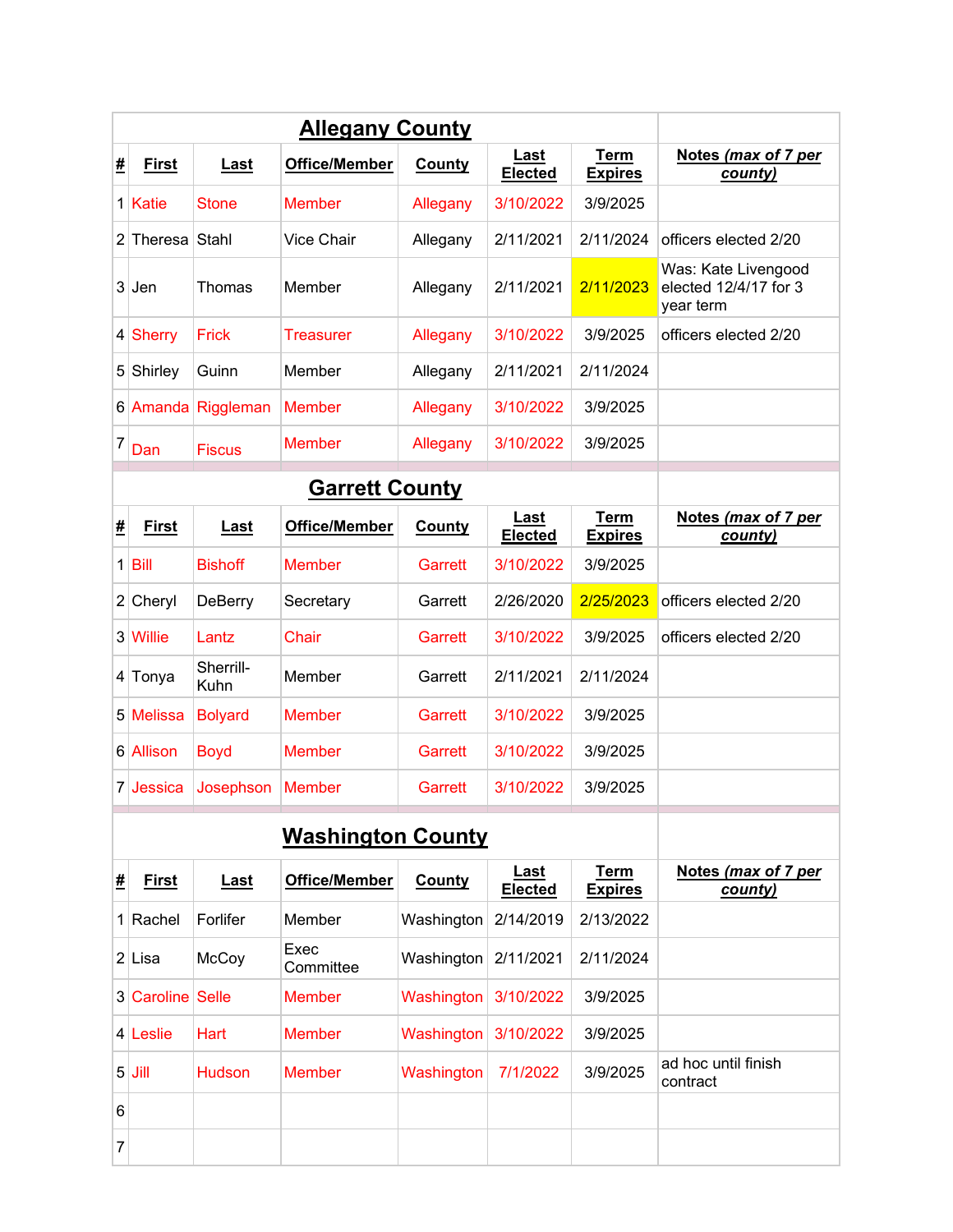|             | <b>WMRCD Account</b>                                                 |                |                                                                     |              |                |
|-------------|----------------------------------------------------------------------|----------------|---------------------------------------------------------------------|--------------|----------------|
| <b>Date</b> | <b>Deposit Description</b>                                           | <b>Deposit</b> | <b>Debit Description</b>                                            | <b>Debit</b> | <b>Balance</b> |
| 6/21/2021   | WMRC&D account after deposits and<br>debits from the 2021 conference |                |                                                                     |              | \$10,472.06    |
| 6/29/2021   | Salisbury University 2021 conference<br>sponsorship - late arrival   | 100.00         |                                                                     |              | 10,572.06      |
| 6/29/2021   |                                                                      |                | WMRC&D 10% mgmt. fee                                                | $-10.00$     | 10,562.06      |
| 7/6/2021    | Turning Point Energy Grant, Garrett Co.<br>work group                | \$2,000.00     |                                                                     |              | 12,562.06      |
| 7/6/2021    |                                                                      |                | WMRC&D 10% mgmt. fee                                                | $-$ \$200.00 | 12,362.06      |
| 2/1/2022    |                                                                      |                | Payment to CurlyRed on behalf of Allegany-\$600.00<br>Co. workgroup |              | 11,762.06      |
| 2/1/2022    |                                                                      |                | Check cutting fee                                                   | $-51.00$     | 11,761.06      |

|           | <b>University of Maryland Account</b>                                         | deposit     | <b>NOTE</b> | debit                 | balance     |
|-----------|-------------------------------------------------------------------------------|-------------|-------------|-----------------------|-------------|
| 4/29/2021 | Eventbrite fees collected for 2021<br>WMFC Conference; Event#<br>140997949663 | \$2,005.96  |             |                       | \$2,005.96  |
|           |                                                                               |             |             |                       |             |
|           |                                                                               |             |             |                       |             |
|           | <b>Summary</b>                                                                |             |             |                       |             |
|           | <b>Garrett County EAC/UMD Account</b>                                         | \$2,005.96  |             |                       |             |
|           | <b>WMRC&amp;D Account</b>                                                     | \$11,761.06 |             |                       |             |
|           |                                                                               |             |             | Grand<br><b>Total</b> | \$13,767.02 |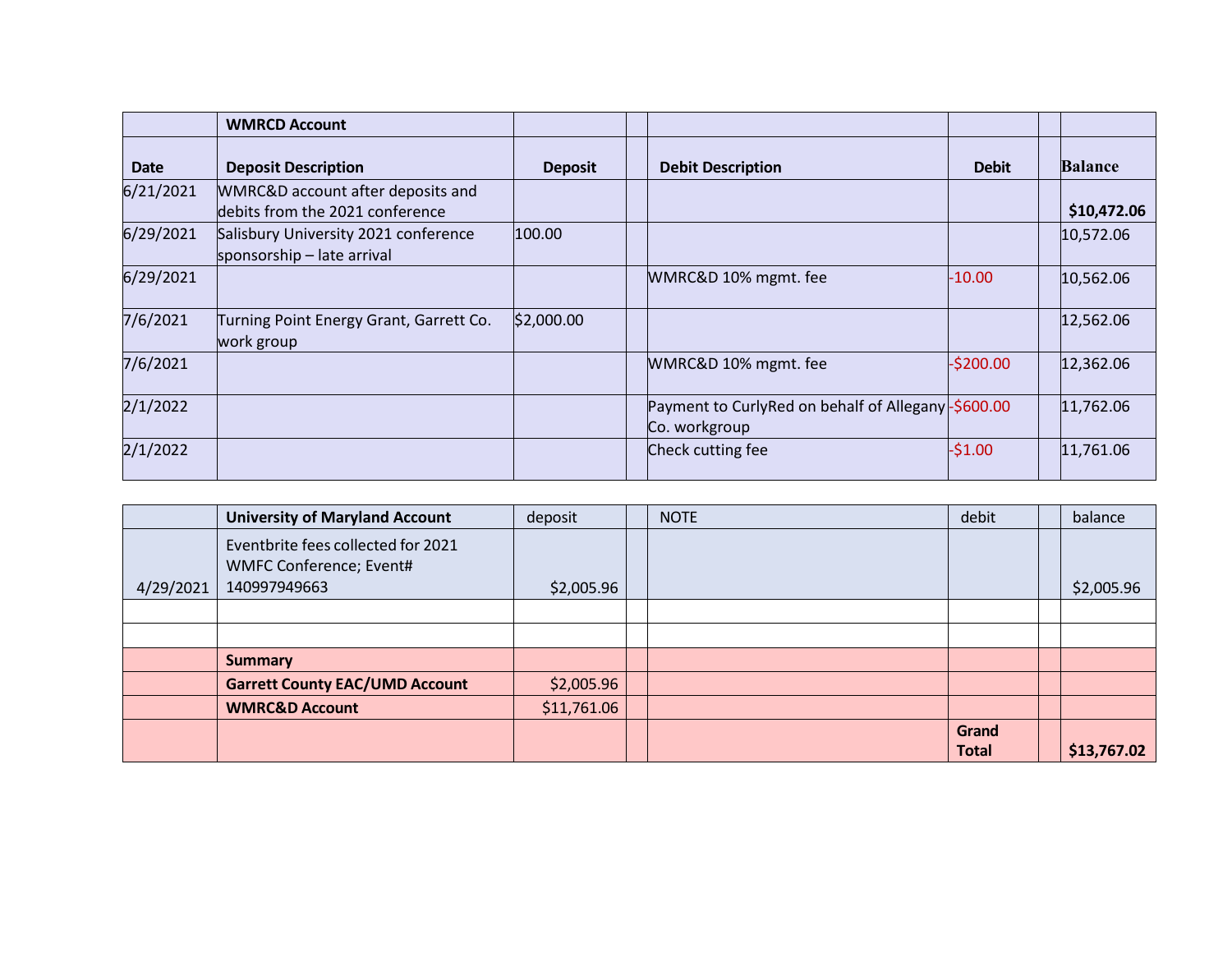| <b>Deposit Description</b>       | <b>Deposit</b> | <b>Debit Description</b>                         | <b>Debit</b> | <b>Balance</b> |
|----------------------------------|----------------|--------------------------------------------------|--------------|----------------|
|                                  |                |                                                  |              |                |
| Conference Sponsorships          | \$3,750.00     |                                                  |              | \$3,750.00     |
| Garrett Co. Econ. Dev.           | \$1,000.00     |                                                  |              | \$4,750.00     |
| Sponsorship                      |                |                                                  |              |                |
| <b>Eventbrite Fee Collection</b> | \$2,005.96     |                                                  |              | \$6,755.96     |
|                                  |                | <b>ACM Conference Fees</b>                       | $-$ \$481.00 | \$6,274.96     |
|                                  |                | Repay Garrett Co. Econ. Dev. For books purchased | $-$1,621.01$ | \$4,653.95     |
|                                  |                |                                                  |              |                |
|                                  |                | WMRCD 10% Mgmt. Fee for deposited funds          | $-$ \$375.00 | \$4,278.95     |
|                                  |                |                                                  |              |                |

**2021 Conference Revenue & Expenditures**

# **County Work Group Discretionary Spending**

| <b>Washington Co. Work Group Project Budget</b> |            |  |  |  |
|-------------------------------------------------|------------|--|--|--|
| 2020 Ending Balance                             | \$1,098.00 |  |  |  |
| 6/21/2021   2021 Conference Allotment           | \$1,500.00 |  |  |  |
| <b>Ending Balance</b>                           | \$2,598.00 |  |  |  |

|           | Allegany Co. Work Group Project Budget |            |
|-----------|----------------------------------------|------------|
|           | 2020 Ending balance                    | \$198.00   |
| 6/21/2021 | 2021 Conference allotment              | \$1500.00  |
| 2/1/2022  | 50% payment to CurlyRed                | $-$600.00$ |
| 2/1/2022  | CurlyRed check cutting fee             | $-51.00$   |
| 3/ / 2022 | MD Ag Council Grant                    | \$1600.00  |
|           | <b>Balance</b>                         | \$2,697.00 |